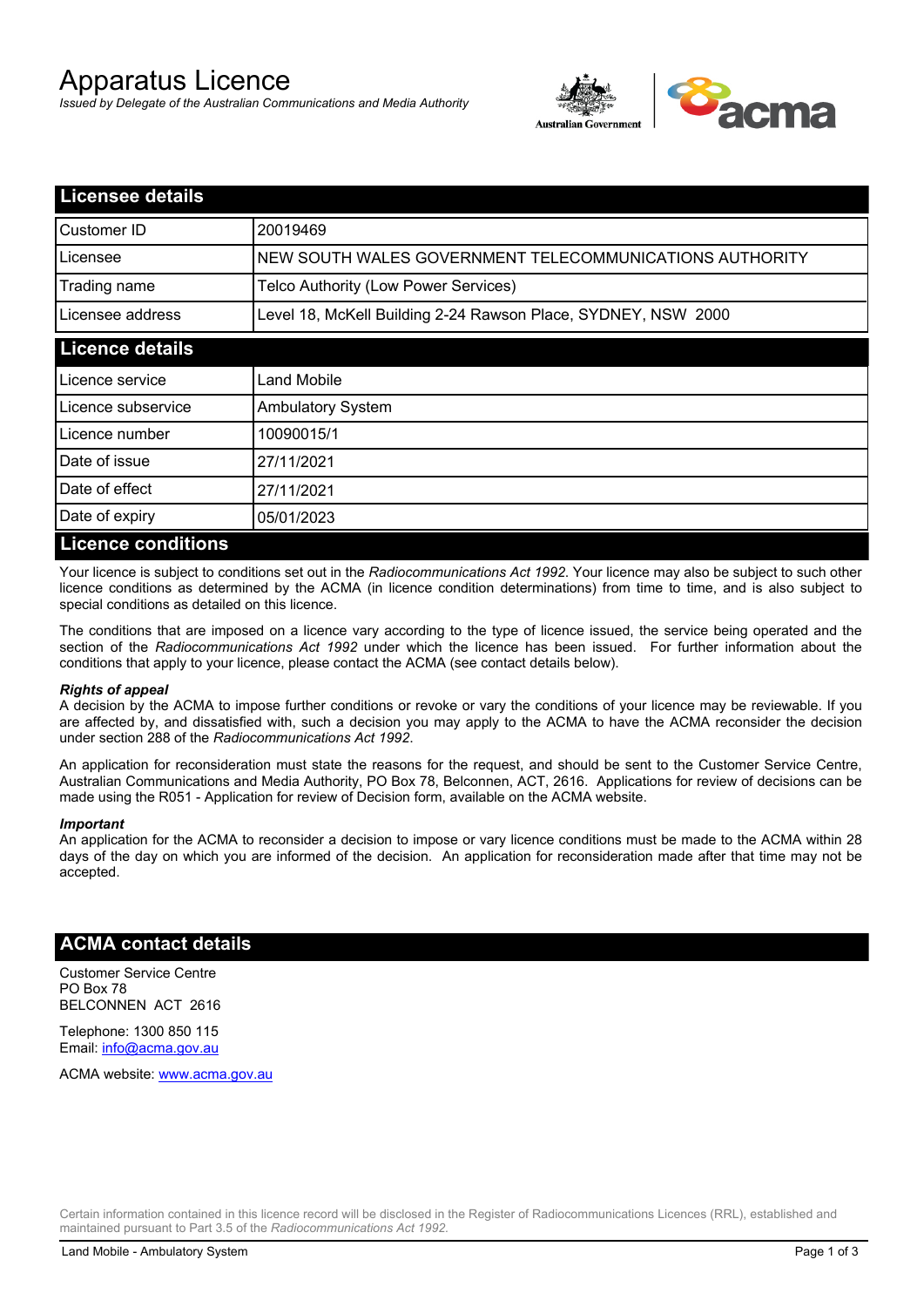# **Advisory Notes applying to licence no.: 10090015/1**

Conditions applicable to the operation of Ambulatory System station(s) authorised under this licence can be found in the Radiocommunications Licence Conditions (Apparatus Licence) Determination and the Radiocommunications Licence Conditions (Land Mobile Licence) Determination. Copies of these determinations are available from the ACMA and from the ACMA home page (www.acma.gov.au).